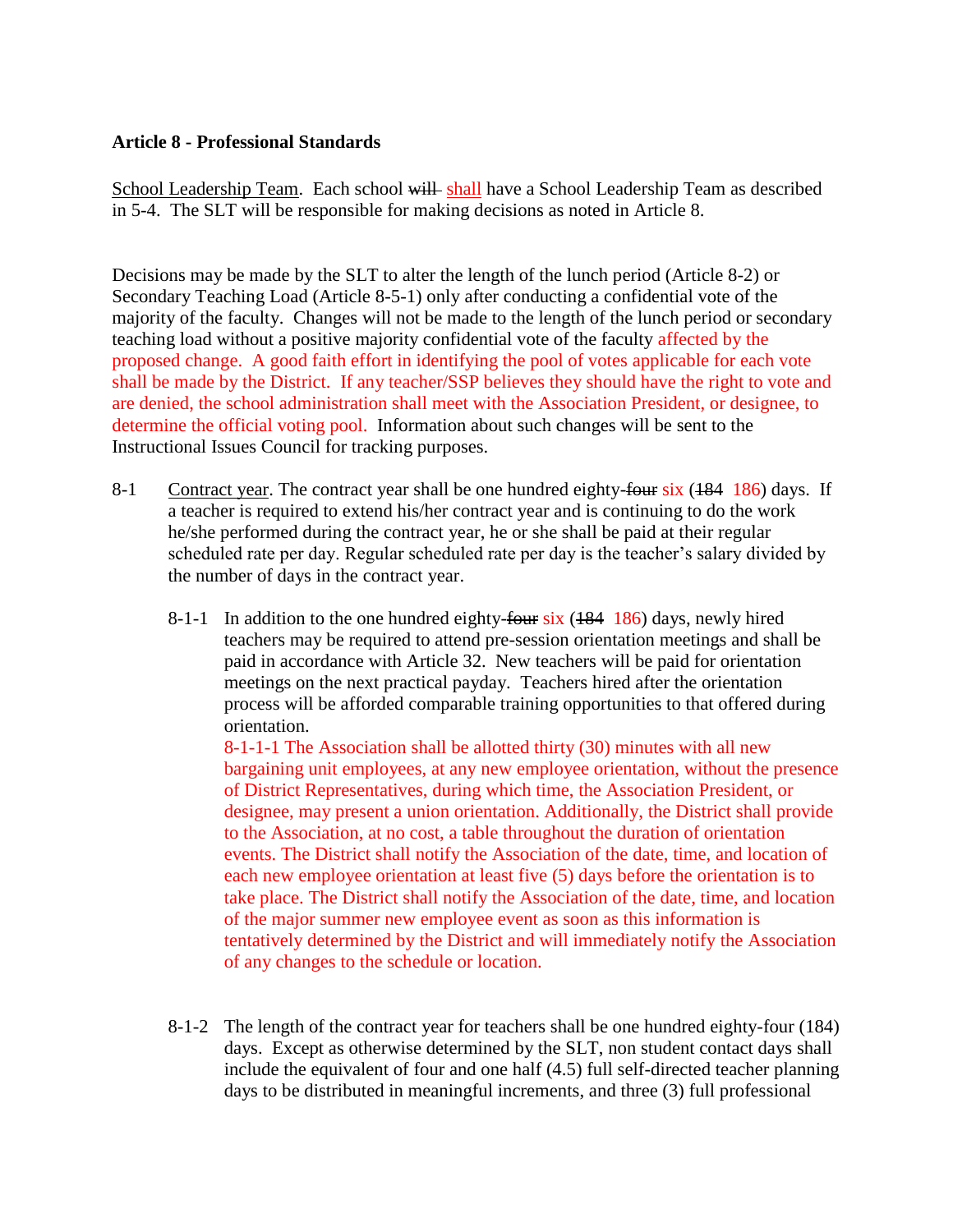days to be directed by the principal and one parent conference day. If the District continues the benchmark assessment program, three (3) or more days shall be set aside to grade and analyze data from benchmarks and other related assessments. The SLT may determine when the days will be scheduled during the predetermined non-contact days.

> Of the six (6) total planning days, two full days (one at the beginning of each semester) shall be entirely reserved for selfdirected teacher planning Beginning with the 2017-2018 school year, the 186<sup>th</sup> teacher work day shall be an additional planning day for teachers scheduled at the beginning of the school year.

- 8-1-2-1 The assessment day will be used to administer, grade and analyze data from benchmarks and other related assessments.
- 8-1-2-2 Schools may modify the daily schedule on the parent/teacher conference days to meet the needs of the Community.
- 8-1-2-3 The final scheduled day of the school year shall be no later than Memorial Day.
- 8-1-2-4 The SLT shall determine one-week periods following each assessment in which no professional development, staff meetings, nor grade-level or department meetings shall occur. These oneweek periods shall be solely used for grading of interim and benchmark assessments. Prior to grading the assessments, the school shall conduct calibration trainings to ensure reliability and fidelity of the grading process. Teachers shall not be expected to grade assessments outside of school hours and appropriate expectations of security and protection shall be used with these assessments. Teachers shall not be expected to give up their selfdirected planning time to grade these assessments.
- 8-1-3 There is an expectation that teachers will attend beyond the contract year for professional development determined by the principal or district if:
	- a. the program needs to be scheduled outside the contract year,
	- b. no programs will be scheduled for the last two weeks of June and the first two weeks of July,
	- c. written notice is given ninety (90) days prior to the end of the school year,
	- d. the educational reason is sound and content-matched,
	- e. teachers attending are paid in accordance with Article 32,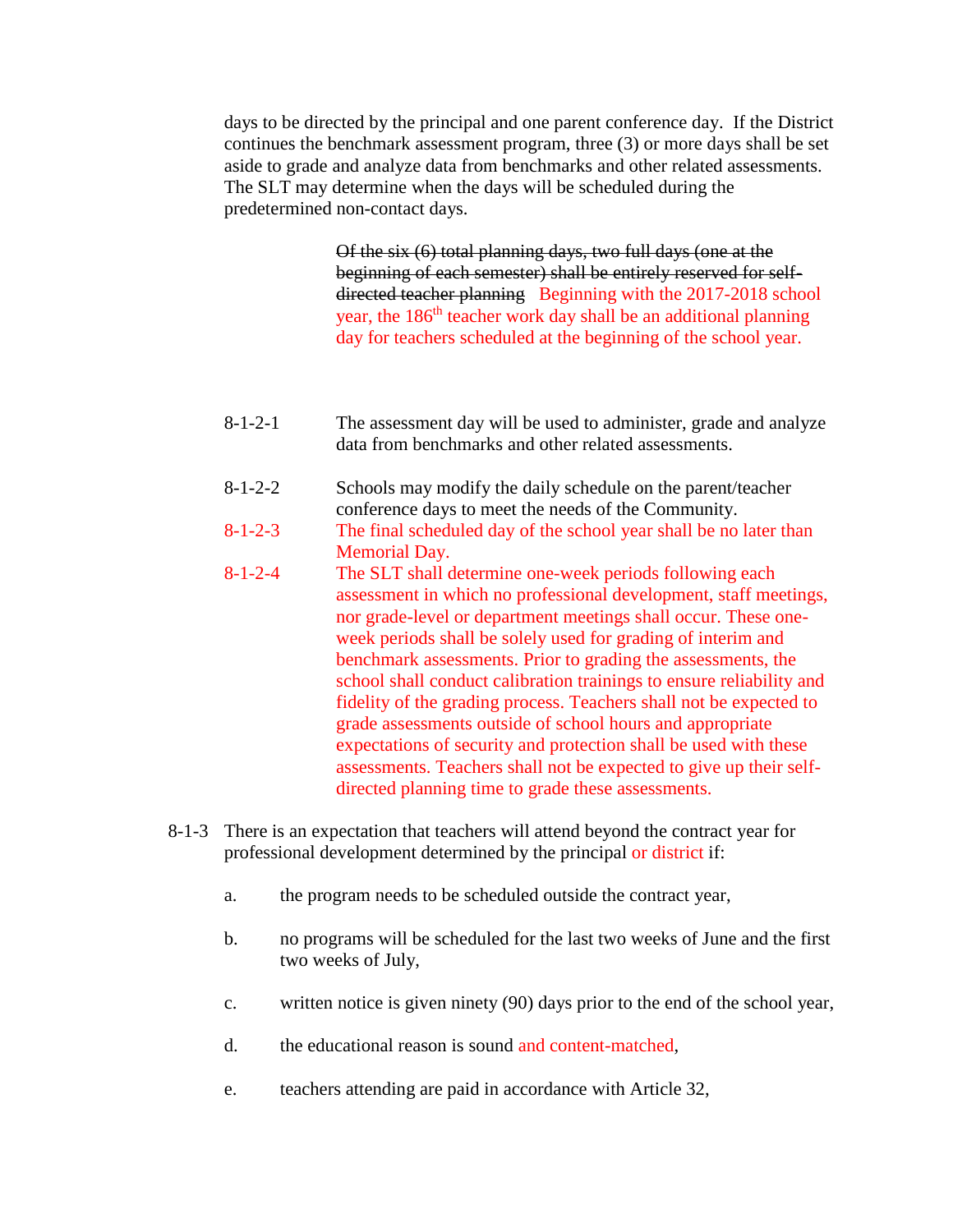- f. adequate alternate opportunities to learn the content are provided.
- 8-1-3-1 Teachers who cannot attend will need to discuss reasons with their administrator.
- 8-1-3-2 Schools may seek a waiver from this Agreement, as in Article 2-4- 1, if the training cannot be scheduled during the week prior to or after the school year. In such cases attendance would be voluntary. Under no circumstances, will a waiver be granted if training is also being held before or after the school year, as in Article 8-1-3.
- 8-1-4 Evening Meetings. In addition to the 40 hour work week, each teacher may be required to attend three (3) evening events approved by the SLT per school year as part of the contracted time. Such required events shall be paid in accordance with Article 32.
- 8-1-5 Special Conditions of Employment. Any special conditions regarding the assignment of any teacher will be reduced to writing and become an addendum to the individual's initial employment contract with the District. Additional assignments shall only be given to an employee if the time demands associated with the proposed additional assignments will not require the teacher to extend beyond the forty-hour work week
- 8-2 Forty (40) Hour Work Week. The work week shall be forty (40) hours and shall include:
	- 1. Lunch Periods. There shall be a minimum standard forty-five (45) minute daily lunch. Lunch shall be duty free.
	- 2. Operations and professional time up to one hundred twenty (120) minutes per week to include but not be limited to faculty meetings or school-related committee meetings, grade-level meetings, vertical teaming, department meetings, planning with a facilitator / instructional specialist, staff development or data analysis.
	- 8-2-1 The principal shall have authority to permit teachers to diverge from the regular school day.
	- 8-2-2 The District's scheduled student school contact day will not be extended without applying the due process of collective bargaining.
- 8-3 Planning Time. Each teacher shall receive a minimum of forty (40) minutes of uninterrupted, self-directed instructional planning time scheduled during the student school contact day. If that is not possible, some of the uninterrupted block of forty (40) minutes may be scheduled outside the student school contact day. Each teacher shall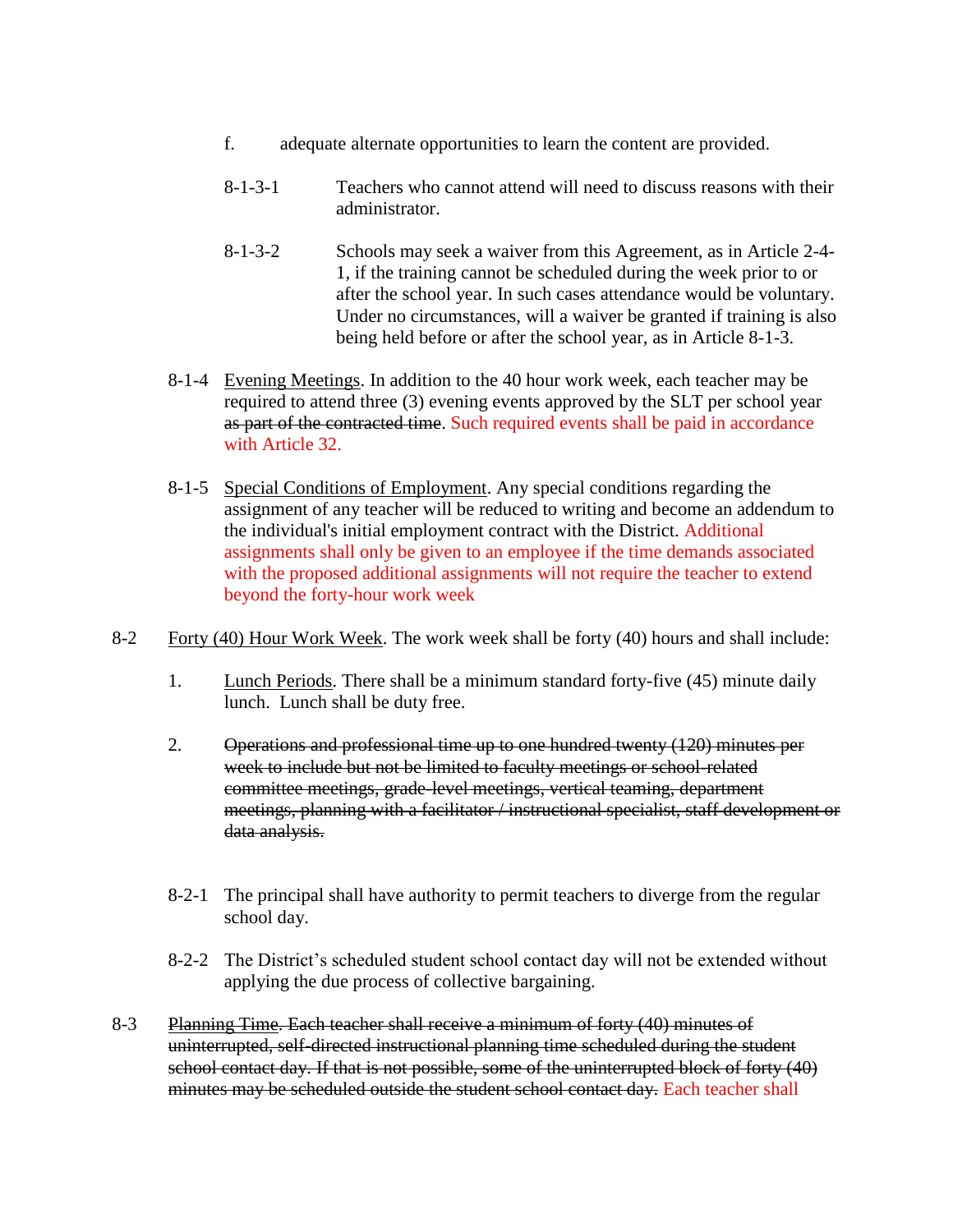receive a minimum of three-hundred-forty-five (345) minutes of self-directed planning time per week. Within the three-hundred-forty-five minutes per week, each teacher shall receive a minimum of forty (40) minutes of uninterrupted, self-directed instructional planning time per day scheduled during the student contact day. Neither the fifteen (15) minute period before the student contact day, the fifteen (15) minute period following the student contact day, nor passing periods shall be considered part of the three-hundredforty-five minutes per week.

- 8-3-1 The District recognizes the importance of having time for instructional planning. when feasible and appropriate, schools may extend the amount of planning time available.
- 8-3-2 The parties recognize that in order to maximize student learning, educators need an opportunity to participate in meaningful, authentic, collaborative planning that enhances instruction and takes into account teachers' individual pedagogical needs.
- 8-3-4 The District and Association affirm that "self-directed planning" is time in which no teacher shall be required to perform any other duty normally required by the District.
- 8-4 Multi-School Assignments. When teachers are assigned to more than one (1) school site, the principals at the schools involved shall collaborate on the scheduling of the workdays for those personnel. These teachers shall be required to assume non-teaching duties only in their home school assignment. Every effort will be made to limit the amount of interschool travel. Such teachers shall be notified of any change in their schedules as soon as practicable.
	- 8-4-1 When school schedules do not align, the administrators at the schools involved shall provide a written schedule to the teacher that outlines the teacher's forty-hour work week, individual and team planning times, professional development, and travel time. The teacher shall have the right to provide input on the specific times of this schedule.
- 8-5 Teaching Loads. The range of teaching loads, number of preparations and number of pupil contacts required should provide for effective instruction and meaningful teacherstudent interaction.
	- 8-5-1 Secondary Teaching Load. Unless altered by the SLT process, the normal teaching load for secondary school teachers shall be five (5) teaching periods per day, or the equivalent thereof if block scheduling is used. A teaching period shall be considered to be forty-five (45) minutes. A teacher may request to teach a sixth period. Any teacher teaching more than five periods per day shall receive one and one-half (1.5) times their per diem rate as defined in Article 32, for each period above five.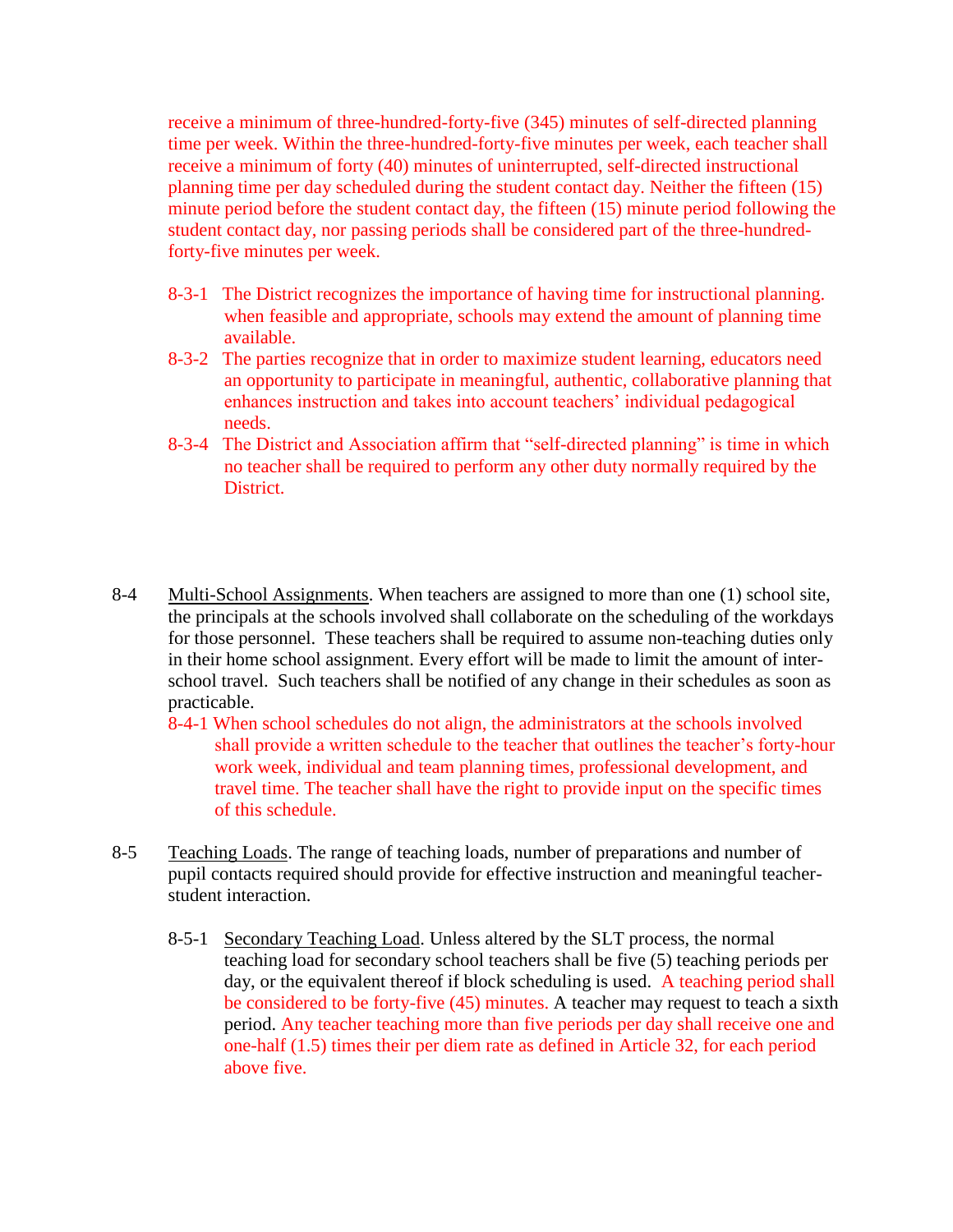8-5-1-1 The maximum class size in grades six  $(6)$  through twelve  $(12)$  shall not exceed thirty-five (35) twenty (20) students under any circumstance. In no case shall a teacher have a total greater than 175 100 students per day unless an exception is provided for in Article 8-5-1-2. 8-5-1-1-1 Any class composed primarily of second language learners and/or students with disabilities and/or students covered by a 501 plan; and/or other high needs designation shall require lower appropriate class size.

For schools that include both elementary grades (ECE-5) and secondary grades (6-12) whose staffing model differs from the traditional elementary and secondary staffing model, such must be made known to all prospective applicants to the school during the posting and /or interview process.

- 8-5-1-2 For music and physical education classes, the SLT may annually set a higher daily class size limit for a single school year or semester after engaging in direct consultation with the affected teacher(s) and department chairperson(s). The criteria to be considered in deciding whether to increase the maximum class size limit must include safety of students and staff, adequacy of the facility and equipment, and the impact on the educational program in those classes. The SLT will specify which courses and sections will have the higher class size limits and the actual maximum number in each. All raised limits will expire at the end of each semester or school year as specified by the SLT. All decisions to increase maximum class size must be made no later than the time that schedules are set for the school each semester.
- 8-5-2 Elementary Teaching Load. The Board shall maintain its effort to retain the class size reduction which has been achieved in grades 1 and 2. The level of staffing to maintain such class size is dependent on availability of funding. When it is necessary to have class size exceed twenty-five  $(25)$  twenty  $(20)$  in primary elementary grades (K-3), the Board shall honor teachers' requests for qualified paraprofessional assistance according to the following schedule. and in In grades four (4) and five (5) when class size exceeds twenty-seven  $(27)$ , twenty-five (25) the following schedule will apply:

| $8 - 5 - 2 - 1$ | One (1) hour of paraprofessional assistance per day for one (1) to<br>two $(2)$ students over twenty-five $(25)$ , over twenty $(20)$ .            |
|-----------------|----------------------------------------------------------------------------------------------------------------------------------------------------|
| $8 - 5 - 2 - 2$ | Two $(2)$ hours of paraprofessional assistance per day for three $(3)$<br>to five (5) students over <del>twenty-five (25),</del> over twenty (20). |
| $8 - 5 - 2 - 3$ | Three $(3)$ hours of paraprofessional assistance per day for six $(6)$ to<br>seven $(7)$ students over twenty five $(25)$ , over twenty $(20)$ .   |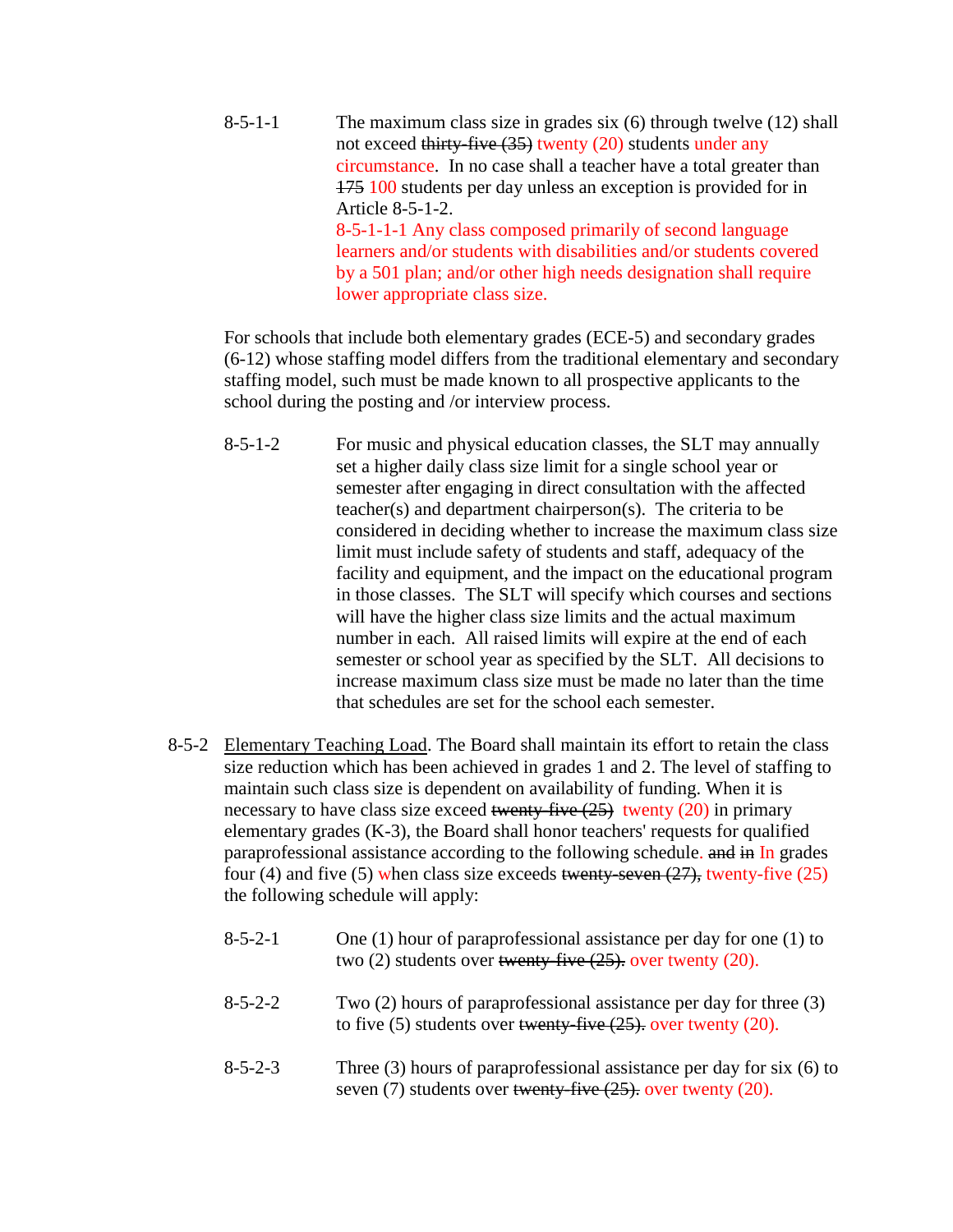8-5-2-4 For grades K-5, in no event shall classes exceed thirty-five  $(35)$ thirty (30) students, unless the only solution is transferring students to other schools.

> 8-5-2-4-1 Any class composed primarily of second language learners and/or students with disabilities and/or students covered by a 501 plan; and/or other high needs designation shall require lower appropriate class size.

8-5-3 Specialized Service Providers (SSPs). The District and the Association recognize the valuable contribution that specialized service providers bring to our schools and to improving student achievement. Therefore, the Board and the Association are committed to providing schools with both multidisciplinary teams and staffing ratios that lead the Denver metropolitan area. To meet this commitment, the parties agree that beginning with the 2003-2004 budget process, any increases in the "atrisk" funding component of the School Finance Act that are not earmarked by the State will be used to improve specialized services staffing ratios. 8-5-3-1 A portion of the 2016 Bond and Mill Levy funds shall be set aside annually for a pool of SSPs to support the deployment of Special Service Providers to support DPS' Whole Child Initiative as outlined in Article 33. 8-5-3-2 Specialized Service Providers (SSPs) shall be hired, assigned and transferred according to written procedures made available to all employees. These procedures will outline the processes used during the staffing cycles, including the following:

Hiring Reduction in Building/Department (RiB) Placement/Reassignment

8-5-3-3 Probationary Period. SSPs will serve a three (3) year probationary period during which their employment may be terminated in accordance with board policy.

Those SSPs hired after October 1 who work less than 120 days of any year will not have that year count towards the 3 year probationary period. After the three (3) year probationary period, SSPs will be awarded continuing service status with the district. Continuing service status shall be construed the same as nonprobationary status for teachers and shall have the same rights and procedures of due process provided in the Agreement. Dismissal from employment shall only be for just cause. At that time, dismissal actions will be processed in accordance with Board of Education policy GDQD and GDQD-R. See

<http://www.dpsk12.org/policies/for> more information.

8-5-3-4 Collaboration. Department Leadership Team. Each functional area within the Division of Student Services will have a Department Leadership Team (DLT). Functional areas are defined as : School Psychology, School Social Work, School Occupational Therapy/Physical Therapy, School Speech Language Pathology, Audiology, and School Nursing.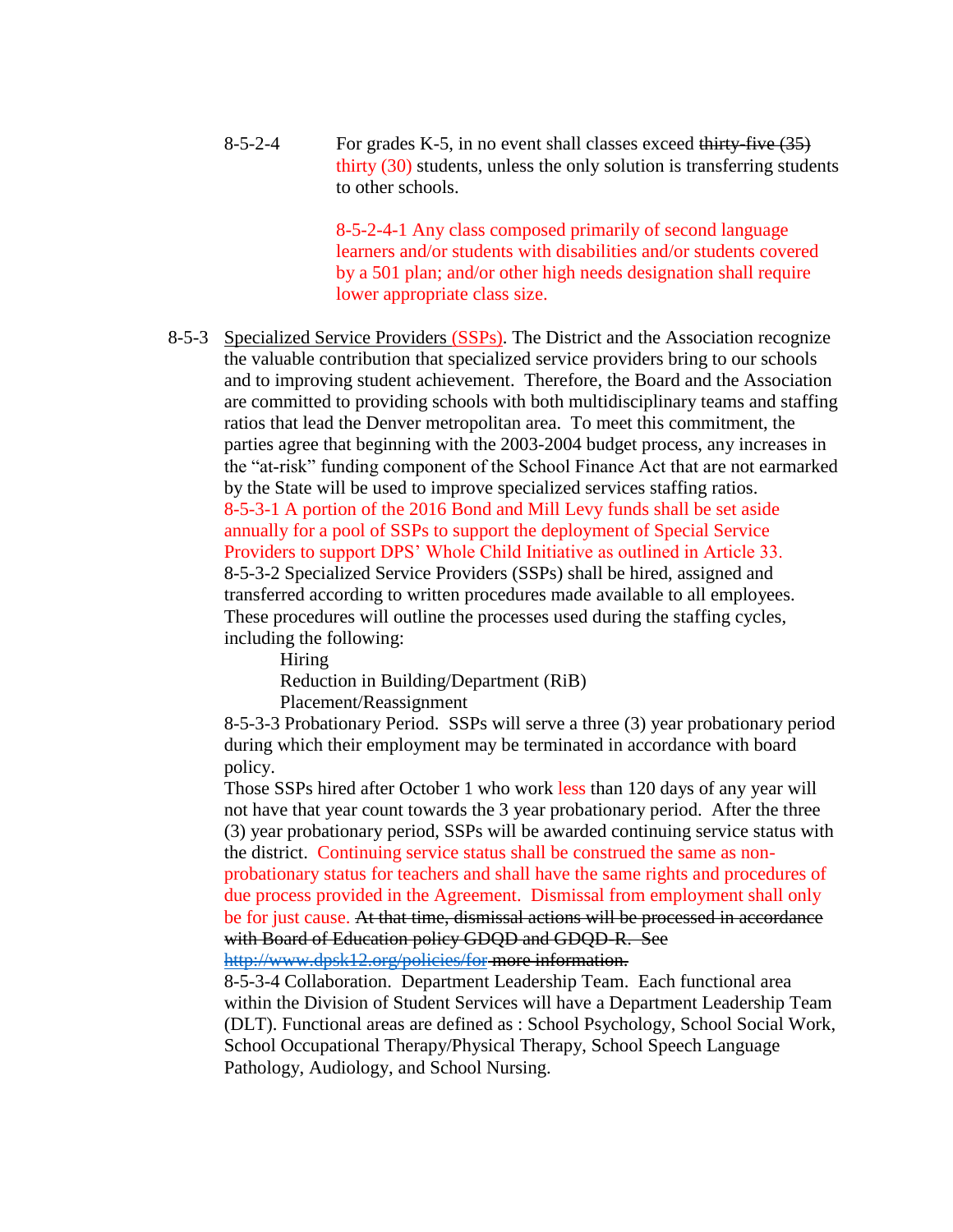8-5-3-4-1 The DLT will be comprised of the functional director and/or manager/supervisor, an SSP appointed by the functional director/manager, and a minimum of three representatives elected annually by secret ballot vote of the SSPs in the functional areas. The DLT will seek to operate in an environment marked by mutual support and respect.

8-5-3-4-2 The role of the DLT will be to:

- Collaborate with Student Services leadership around identifying the best practices of service delivery for the respective functional areas.
- Review and collaborate with Student Services Leadership around the processes for hiring, assignment, transfer, and workload expectations including assignments less than five days.
	- o The DLT for each functional area shall set caseload limits in accordance with caseloads proscribed by each areas national recommendations.
- Review and collaborate with Student Services Leadership regarding professional development plans for their respective functional area

8-5-3-1 Specialized Service Providers Caseload. SSP caseloads per functional unit shall be determined by the respective Department Leadership Teams (DLT) when the teams include the full complement of elected SSPs. In no case may caseloads be greater than those proscribed the relevant national organization. In support of the Whole Child initiatives, the District shall make every good faith effort to set lower caseload limits to ensure the needs of all students are being met.

## 8-5-4 Special Education Teachers

8-5-4-1 Caseload sizes for special educators shall not exceed fifteen (15) students classified with mild/moderate needs. Center Class placements shall not exceed twelve (12) students.

- 8-5-4-1-1 Special educators may agree to increase their caseload size above fifteen students, if such request is made and accepted in writing. This decision shall be based on the best interests of the students directly affected. Teachers shall receive additional compensation at their per diem rate of two days per student over the number stated in section 8-5-4-1 per semester.
- 8-5-4-1-2 When caseload sizes exceed the threshold for a half (0.5) time special educator (which shall be seven (7) students), the school shall budget for a full-time special educator.

8-5-4-2 Special Education Teachers shall be provided additional planning time of 40 minutes per day to be utilized solely for implementation of IEP support. 8-5-4-2 General Education Teachers who participate in IEP meetings outside their regular school day shall be provided flex time from other non-student teaching duties to account for this time.

8-5-4-3 Schools that provide inclusion support within the general education environment shall provide joint trainings for General Education and Special Education teachers. Teachers that are expected to co-teach classes shall be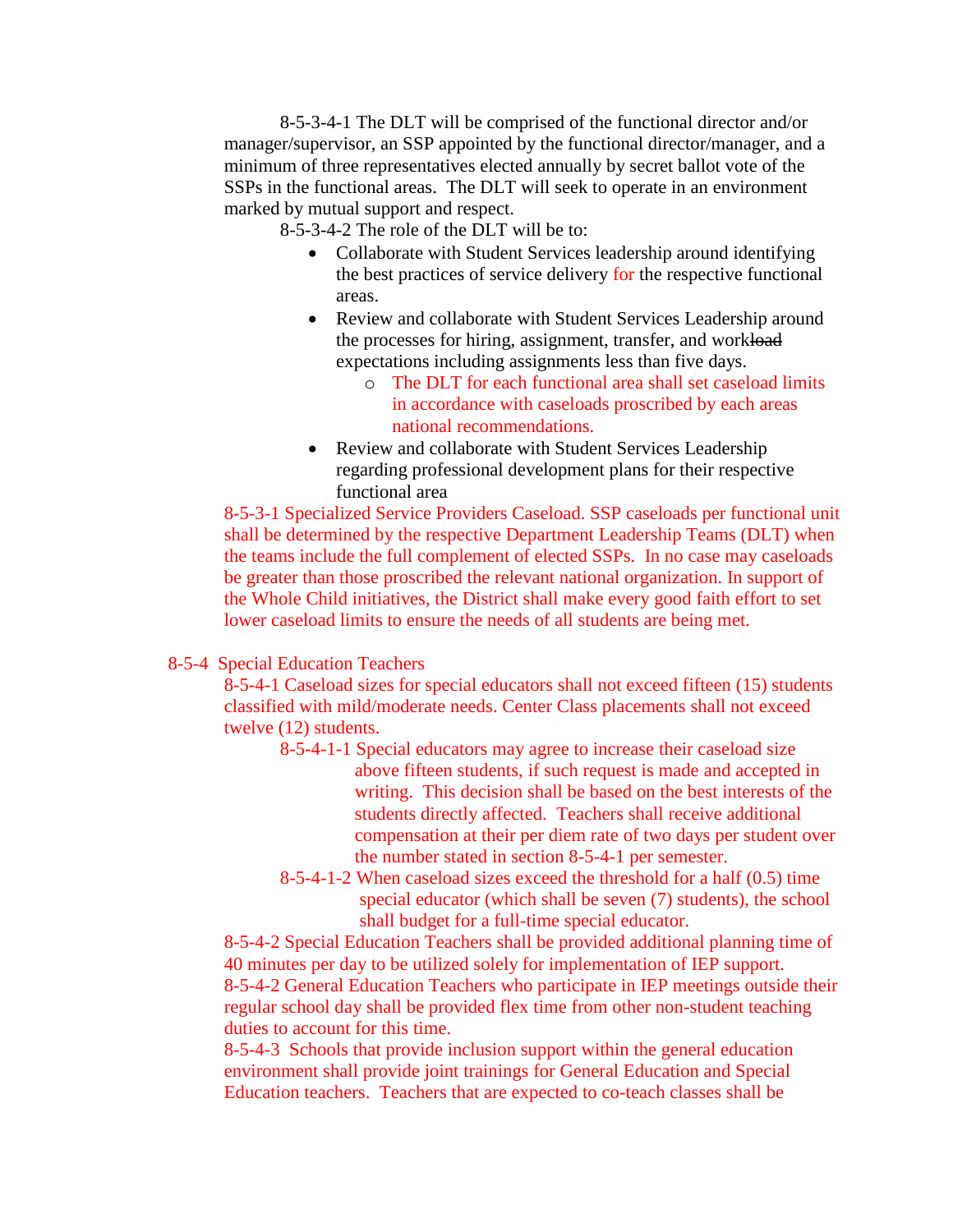provided weekly joint planning time within the forty (40) hour work week. Schools are required to plan for this time within their master schedule in order to promote equity for Special Education Students.

- 8-6 Department chairpersons in high schools shall be elected by the Department, subject to approval by the principal. Unless determined otherwise by the Collaborative School Committee (CSC), the term for department chairpersons shall be three (3) years. Department chairpersons shall not succeed themselves unless approved by the CSC.
	- 8-6-1 Department chairpersons shall be provided time to fulfill the duties of that assignment as determined by the principal after consultation with the CSC.
- 8-7 Non-Teaching Duties. The District agrees to make every effort to reduce non-teaching duties that do not best use a teacher's presence and skills, through the use of teacher aides.
	- 8-7-1 Assignment of teachers to non-teaching duties not done by aides will be rotated so that no teachers will have the same assignment for more than four (4) consecutive semesters, unless the teacher agrees to such assignment. Reassignment to such non-teaching duty can only be after an interim of at least two (2) consecutive semesters.

8-7-1-1 Non-teaching duty time shall not reduce planning time.

- 8-7-2 Special educators' and specialized service providers' non-teaching duty time will be used solely for implementing the Individuals with Disabilities Education Act (IDEA) mandates.
- 8-8 Lesson Plans. Teachers will maintain effective lesson plans related to the approved curriculum for use by the teacher in regular instruction and review by the administration, as well as specific, detailed lesson plans for use by substitute teachers.

8-8-1 Teachers and administrators will discuss and agree upon the format of lesson plans. As determined by the SLT, lesson plans may be submitted upon request. The SLT will determine by majority vote the format and frequency of submitted lesson plans. The SLT may not approve a lesson plan format that necessitates an undue amount of time to create or post such that the forty (40) hour work week is extended.

- 8-8-2 In accordance with the SLT plan, the administrator can ask for lesson plans to be turned in for the purpose of improving instruction and will provide constructive, specific, written feedback to the teacher submitting the plans within 48 hours of the submission.
- 8-8-3 If the administrator has questions of the teacher regarding the lesson plan, then the administrator and the teacher will discuss the lesson plan and identify any next steps as necessary, including but not limited to coaching and professional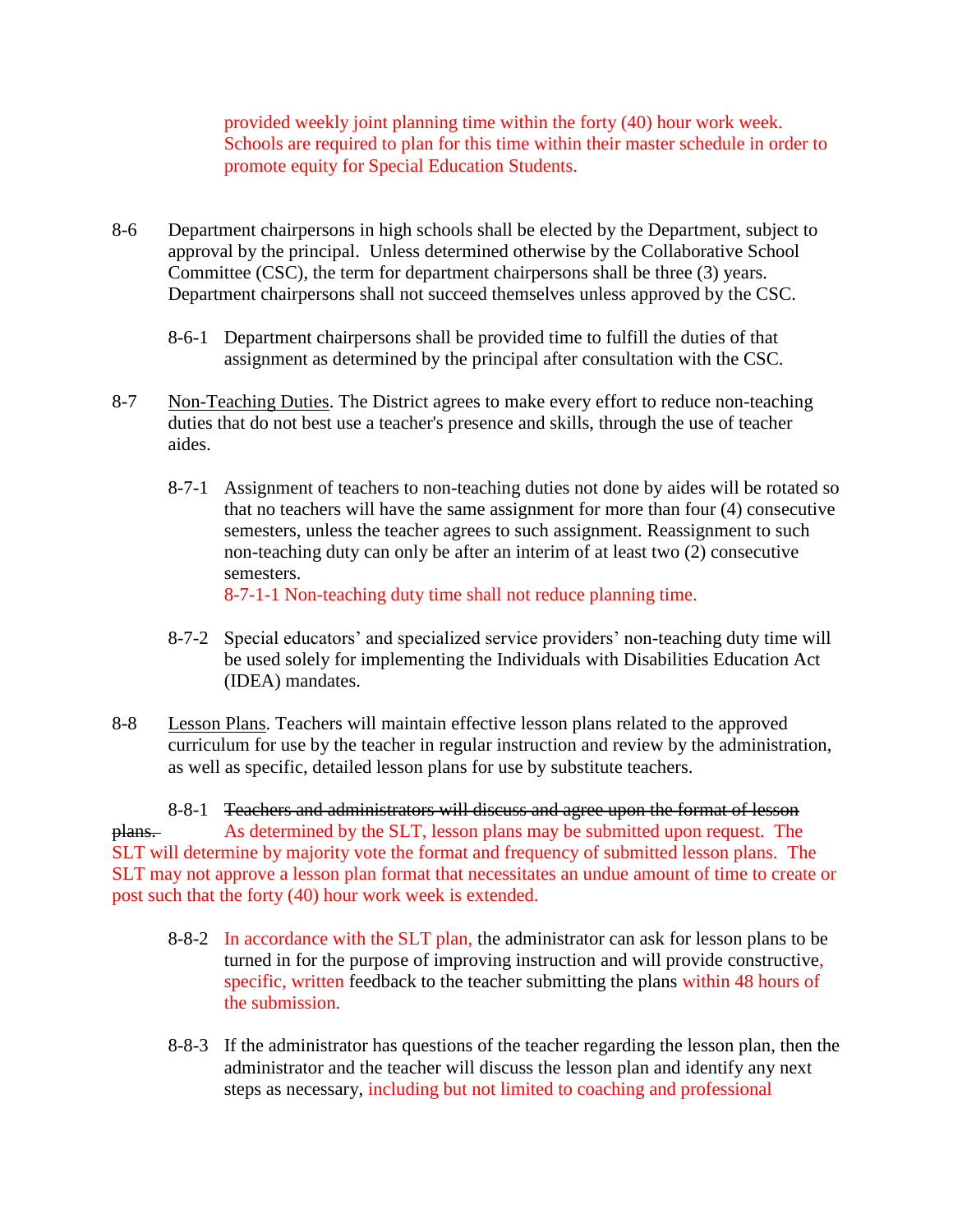development. A teacher will only be responsible for lesson plans for the first five (5) days of any absence.

- 8-9 Classroom Interruptions. The District agrees that classroom interruptions diminish the time for instruction. The administrative staff and teachers shall make every effort to avoid unnecessary interruptions during instructional periods.
- 8-10 Class Coverage. It is an administrative responsibility to cover all scheduled classes.
	- 8-10-1 During the first month of each school year, the SLT, in consultation with the department chairs at the secondary level or grade level chairs at the elementary level, shall develop a written contingency plan for class coverage occasioned by a shortfall of substitute teachers. Individuals must possess the appropriate teaching credentials to be considered for class coverage. Such plan shall include the procedure for enabling teachers to invoke Article 32-6.

## 8-11 Emergency School Closings.

- 8-11-1 When weather conditions constitute a danger sufficient to require the closing of schools, the following procedure shall be followed:
	- a. If the conditions exist prior to the normal school opening time, teachers shall be notified, as early as possible, by public media or direct contact and shall not be required to report to work.
	- b. If the conditions require closing during the school day, teachers shall be dismissed as soon as possible after students are dismissed.
- 8-11-2 When weather conditions are such that schools will be open, but some professional staff or students are not able to attend because of the severity of conditions in their locale, the following procedure shall be followed:
	- a. As soon as possible, teachers affected shall notify the principal of their inability to attend school that day.
	- b. Professional staff who cannot attend school because of weather conditions or other emergencies will have deducted from their personal leave, if available, or sick leave if personal leave is not available, the day or days they were unable to attend their assignment. All teacher absences under this Article are subject to review by the school building level administrator.
- 8-12 Teacher-in-Charge. If a teacher is placed in charge of a building during the absence of the principal, and when the principal's absence will be one-half day or longer, the teacher will be relieved from either the office or classroom assignment.